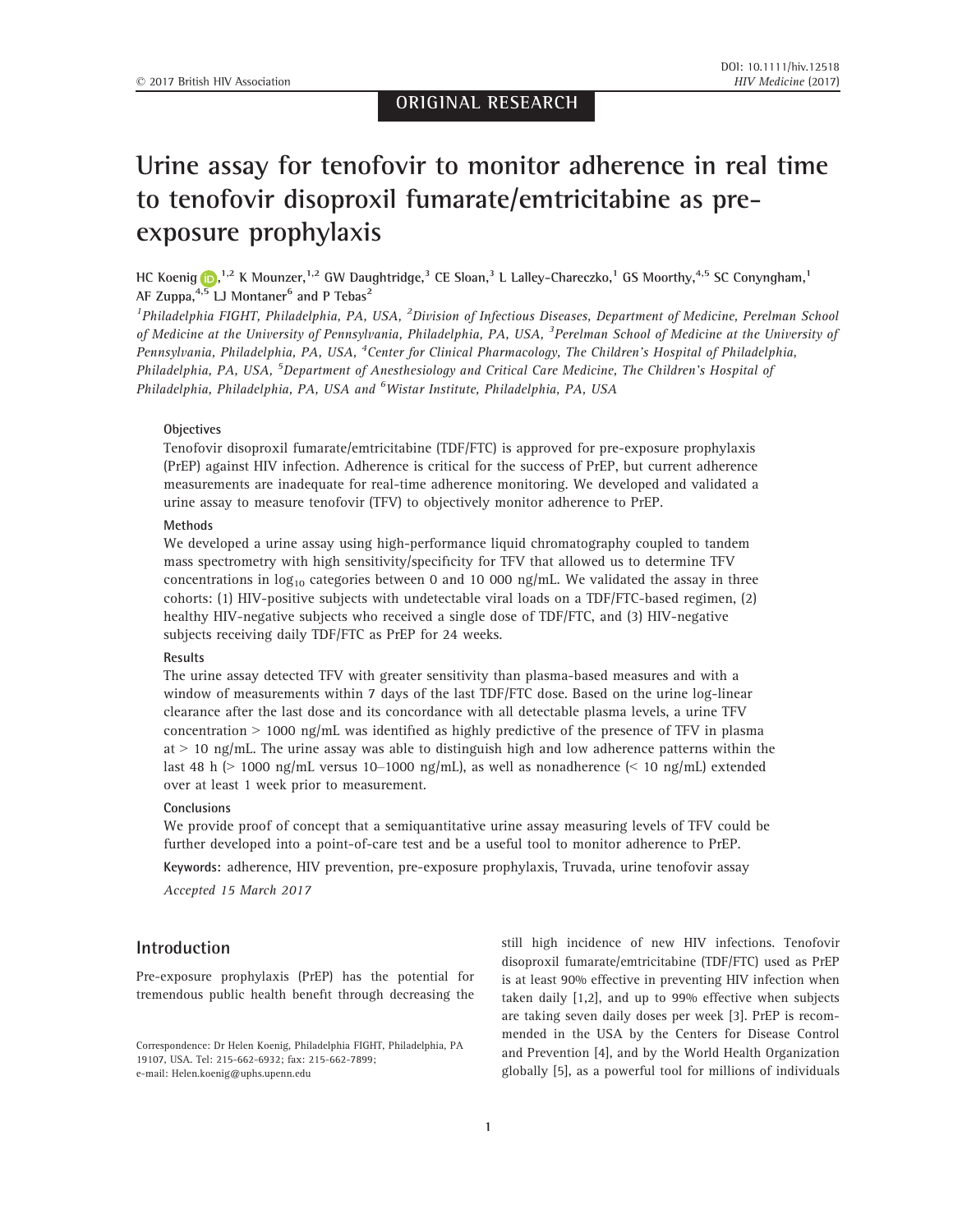at substantial risk for HIV infection. Adherence to PrEP is critical for its success, but unfortunately we do not have adequate methods to monitor adherence in real time. Self-report and pill counts are unreliable methods for monitoring adherence [6,7], particularly in populations at high risk of acquiring HIV infection, such as young men of colour who have sex with men (yMSMc) [8].

How to accurately monitor and identify suboptimal adherence to PrEP, and develop strategic interventions to maintain adherence levels necessary for effectiveness, is a key gap in implementing this otherwise highly effective prevention therapy [6,7]. Therapeutic drug monitoring has been useful for assessment of adherence in other fields, specifically adherence to psychiatric medications, treatment for substance abuse disorders, and treatment for improved blood pressure control in patients with resistant hypertension [9–12]. Furthermore, behavioural changes are maximized when feedback is made available close to the behaviour that needs modification [13,14].

With regard to TDF/FTC, previously published means of measuring medication levels in patients receiving PrEP [dried blood spot (DBS) or hair analysis] require sample collection procedures that may not be acceptable to patients outside of clinical trials [15,16], are associated with delays in reporting that prevent implementation of timely effective interventions, and provide information that does not reflect recent PrEP use. Plasma tenofovir (TFV) concentrations have been measured in clinical trials but can only provide information about adherence in the last 24–36 h [17]. DBS has been used for adherence monitoring and typically provides an average adherence over the preceding 3 months [18–20], although preliminary data suggest that FTC measurement in DBS can be a marker of recent dosing [21]. A 3-month window would be useful in the HIV treatment setting, but may be less relevant during PrEP administration where temporal adherence with regard to exposure may be more critical.

Alternative adherence strategies have been proposed, including intermittent PrEP (IPERGAY) timed around exposure periods [22] and prevention-effective adherence where PrEP is used only during periods of risk exposure to maximize prevention effectiveness and minimize unnecessary risk of medication toxicity and cost at times of decreased risk [23,24]. In addition, self-reported adherence to PrEP has correlated more closely with drug levels in open-label studies such as the PROUD study, where all 52 subjects who reported taking PrEP had detectable TFV levels in plasma [3,25,25]. Thus, for the clinician evaluating PrEP use in patients, the key question is to identify real-time lapses in adherence that would leave the user at a higher risk for infection during periods of risk.

Finally, any test intended to be used for repeated monitoring in adolescents and young adults, who have the fastest rising incidence rates for HIV infection, would have to be highly acceptable to this population; youth and young adults have been shown to prefer non-blood draw or needle-requiring assays in HIV testing (50.5% chose rapid oral swab, 30.3% chose traditional venipuncture and 19.2% chose rapid fingerstick blood test) [26], although preferences may differ when monitoring adherence to PrEP. A urine-based test would address many of these concerns.

The goal of this study was to develop and validate a urine assay to measure the concentration of TFV (the active metabolite of the prodrug TDF) in order to objectively monitor adherence to PrEP in a clinical setting.

# **Methods**

## Novel urine TFV assay

We developed a high-performance liquid chromatography-tandem mass spectrometry (LC-MS/MS) plasma and urine assay with high sensitivity and specificity for TFV. This assay allowed us to determine urine TFV concentrations in  $log_{10}$  categories between 0 and > 10 000 ng/ mL (i.e. 0, 10-100, 100-1000,  $> 1000$  ng/mL). The assay was developed with modifications to a previously reported method [27,28]. Following protein precipitation (0.1 mL human plasma or urine or a diluted urine sample) using 100% acetonitrile with 0.1% formic acid, containing deuterated internal standard  $(^{2}H_{6}$ -tenofovir; 50 ng/mL), the analytes were separated using the gradient mobile phase on a Kinetex PFP (Phenomenex) column (2.6  $\mu$ m; 4.6  $\times$  100 mm) and analysed by MS/MS (AB Sciex API4000; Foster City, CA). The multiple reaction monitoring of m/z 288.3–176.3 and 288.3–159.2 (sum of multiple ions) for TFV and m/z 294.3–182.2 for  ${}^{2}H_{6}$ -tenofovir was used for analysis.

#### Study design

We conducted three sequential cohort studies to validate the assay. The sample size for each cohort was 10 subjects, for a total of 30 subjects across three cohorts. Urine samples were first-catch samples collected at any time of day, and plasma and urine samples collected were approximately 1.5 mL.

The first cohort study was a qualitative and semiquantitative evaluation of the relationship of urine TFV to plasma TFV in 10 HIV-positive subjects who reported excellent adherence to antiretroviral therapy, with undetectable HIV viral loads on a TDF/FTC-based regimen.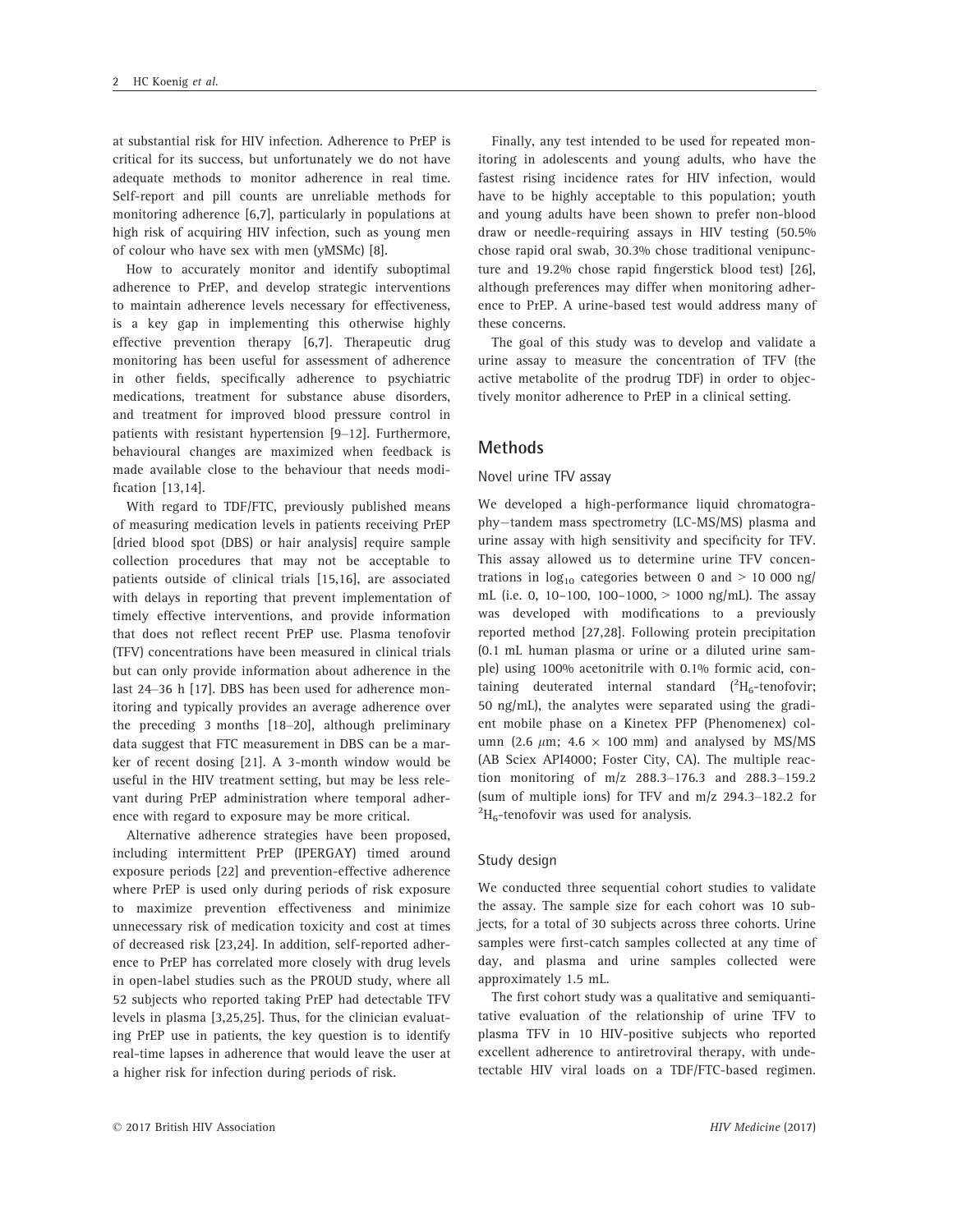Subjects kept a diary of the date/time of antiretroviral therapy (ART) doses for the previous week. For all 10 subjects, plasma and urine samples were collected at a single time-point within a 4-week window after an undetectable HIV viral load. Data were compared to determine the positive and negative predictive values of the presence of TFV in urine using plasma TFV as the gold standard.

The second cohort study was a quantitative evaluation of TFV clearance in plasma and urine over 7 days in 10 HIV-negative subjects who received a single dose of TDF/ FTC under direct observation. This would allow us to estimate the relationship between the level of detectable TFV in urine and the interval (of up to 7 days) since the last administration of oral TDF/FTC.

The third cohort study was a 24-week pilot study of 10 HIV-negative individuals on daily TDF/FTC for PrEP wherein urine TFV levels were assessed weekly (as the test provides adherence information over a 1-week period) to obtain a comprehensive view of adherence during the study period, and were used together with monthly plasma TFV levels to determine the concordance between plasma and urine TFV levels. At each study visit, the date and time of the last TDF/FTC dose were collected by selfreport. We also administered acceptability surveys to all subjects in this cohort at the beginning and end of the 24-week period.

#### Study participants

Recruitment, enrollment, and study visits were conducted at Philadelphia FIGHT, a community-based organization that provides comprehensive care to patients living with and at risk for HIV infection (http://fight.org/). Adults (≥ 18 years of age) followed at Philadelphia FIGHT who were HIV-positive with undetectable HIV viral loads in the previous 4 weeks on a TDF/FTC-based regimen were eligible for inclusion in cohort 1. HIV-negative adults with normal baseline creatinine clearance were eligible for inclusion in cohort 2. HIV-negative adults prescribed TDF/FTC as PrEP for HIV prevention at FIGHT's youth clinic (the Youth Health Empowerment Project) were eligible for inclusion in cohort 3. Subjects were recruited through word of mouth and advertising on social media sites. Written informed consent was obtained from all subjects with the use of approved consent forms. This study was approved by the Institutional Review Boards at Philadelphia FIGHT and the University of Pennsylvania.

# **Results**

This study was conducted from January 2014 to December 2014. The measurement of plasma and urine TFV was found to be linear over the range of 10–1000 ng/mL with the limit of detection (LOD) of 5 ng/mL. The total chromatographic run-time was 5.0 min for each sample. The LOD for TFV in human plasma and urine samples was determined and samples were analysed quantitatively to show whether TFV was present or absent in clinical plasma and urine samples. Calibration curves were calculated for human urine and found to be highly accurate between 10 and 1000 ng/mL, with an accuracy range of 93.6–100% ( $r^2$  = 0.9962) (Fig. 1). When the concentration of TFV in urine samples exceeded 1000 ng/mL, samples were diluted 20- or 50-fold with a control sample of urine (from someone not taking TDF) and reanalysed.

## Cohort 1: detection of urine TFV corresponds to plasma levels within a 24-h dosing window

In our first cohort, 10 HIV-positive patients with high adherence to a single-tablet HIV regimen containing TFV (as measured by having an undetectable viral load within 4 weeks of study testing) were asked to provide a single plasma and urine sample within 12–24 h of their last



Fig. 1 Tenofovir (TFV) calibration curve in human urine, which was found to be highly accurate over a concentration range of 10–1000 ng/mL, with an accuracy range of 93.6–100% ( $r^2 = 0.9962$ ). A known concentration of TFV was injected into a human urine sample (x-axis) and measured using liquid chromatography-tandem mass spectrometry (LC-MS/MS) (y-axis). The measurement of urine TFV was found to be linear over the range of 10–1000 ng/mL with the limit of detection (LOD) of 5 ng/mL. TFV, tenofovir.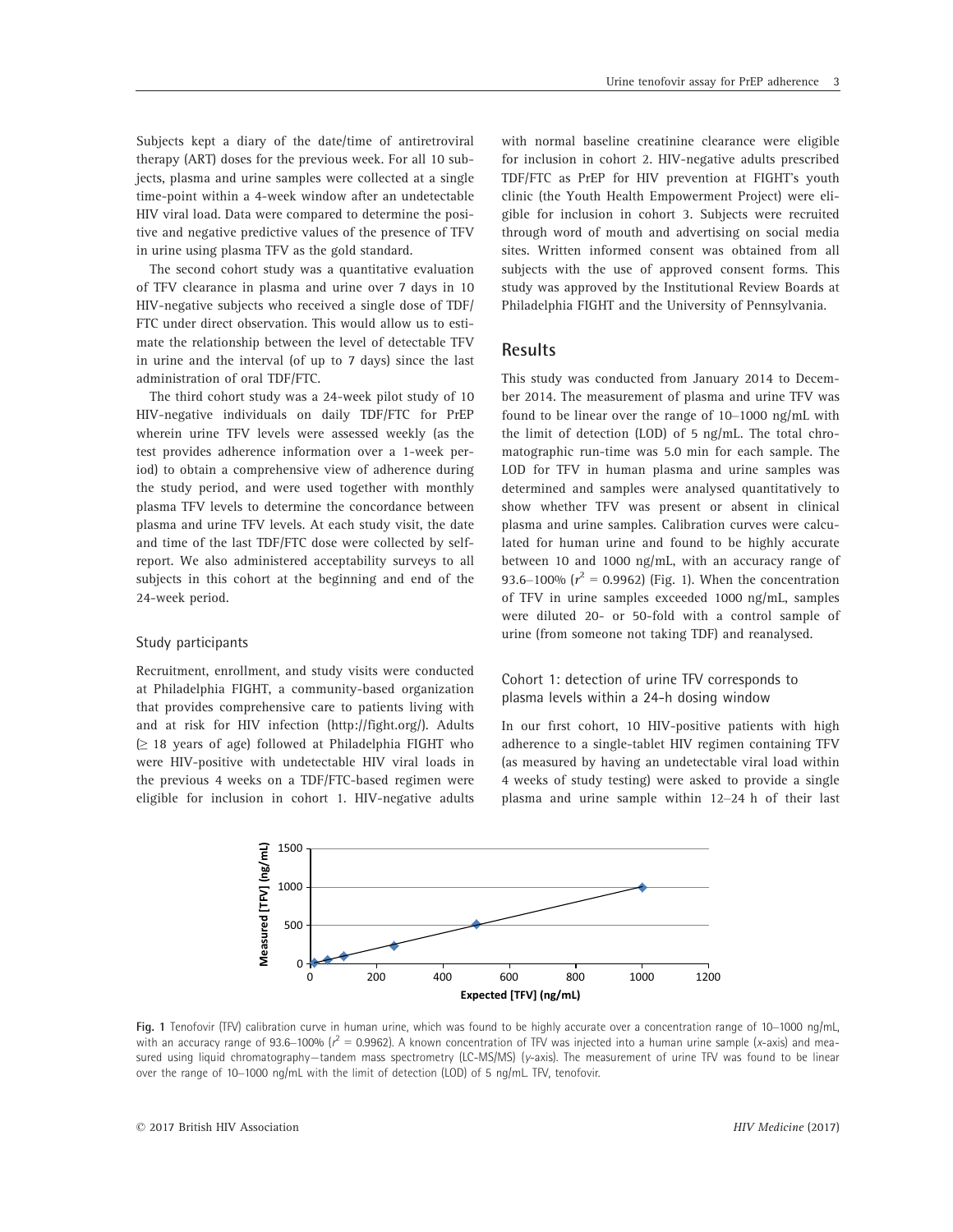dose of medication (see Table 1 for subject characteristics). We observed 100% concordance between the presence of TFV in plasma and urine [positive predictive value (PPV) 100% (95% CI: 0.63–1.0); negative predictive value (NPV) 100% (95% CI: 0.05–1.0)]. The TFV concentration was  $3-4 \log_{10}$  higher in urine than in plasma. Surprisingly, subject 4 had an undetectable viral load yet had no detectable TFV in blood or urine. Follow-up inquiry identified that this subject had stopped taking his ART shortly after his viral load had been collected yet within 4 weeks of sampling for this study (Fig. 2).

## Cohort 2: urine TVF concentration predictive of when last dose of TDF/FTC was taken

In our second cohort, we evaluated the kinetics of TVF elimination in plasma or urine over 7 days after a single

Table 1 Subject characteristics

| Characteristic       | Cohort 1<br>$(n = 10)$ | Cohort 2<br>$(n = 10)$ | Cohort 3<br>$(n = 10)$ |
|----------------------|------------------------|------------------------|------------------------|
| Age (years)          |                        |                        |                        |
| Mean                 | 43.2                   | 37.2                   | 20.4                   |
| Range                | $22 - 53$              | $25 - 53$              | $18 - 23$              |
| Sex $(n)$            |                        |                        |                        |
| Male                 | $\overline{4}$         | 8                      | 10 <sup>10</sup>       |
| Female               | 5                      | $\mathfrak{p}$         | $\Omega$               |
| Transgender (M to F) | 1                      | $\Omega$               | $\Omega$               |
| Race $(n)$           |                        |                        |                        |
| African American     | 7                      | 3                      | 9                      |
| Caucasian            | 3                      | 6                      | $\Omega$               |
| Other                | $\Omega$               | 1                      | 1                      |
| $HIV$ status $(%$    |                        |                        |                        |
| HIV-positive         | 100                    | $\Omega$               | $\Omega$               |
| ART regimen          |                        |                        |                        |
| Atripla              | 7                      | NA                     | NA.                    |
| Stribild             | 2                      |                        |                        |
| Complera             | 1                      |                        |                        |

ART, antiretroviral therapy; NA, not applicable.

oral administration of TDF/FTC in 10 healthy subjects (see Table 1 for subject characteristics). Decay rates for signal were tested after a single dose of TDF/FTC to evaluate TFV clearance in plasma and urine (Fig. 3). In this study, TFV was detected for  $> 7$  days in urine and 2-4 days in plasma after a single dose of TDF/FTC. Urine TFV was cleared in a log-linear fashion, with a direct correlation of change in urine levels to time since last dose. The urine assay was 2  $log_{10}$  more sensitive than serum over 7 days. When TFV was detected in plasma (typically 2-3 days post-dose), urine TFV concentration was > 1000 ng/mL in most subjects, suggesting that a urine tenofovir concentration of > 1000 ng/mL may be predictive of having taken TDF/FTC within the last 2–3 days from sampling.

## Cohort 3: distinguishing between recent adherence (within 48–72 h), low adherence (within 1 week) and nonadherence to PrEP (last dose > 1 week prior)

We conducted a 24-week study of 10 HIV-negative subjects receiving daily PrEP to evaluate the concordance between plasma and urine TFV concentrations over time (see Table 1 for subject characteristics). TFV was detected in 90% of urine samples collected weekly (concentration range: 10 to  $>$  10 000 ng/mL) and 73% of plasma samples collected monthly (concentration range: > 10–1000 ng/mL). In all of the urine samples in which TFV was not detected (10%), TFV was not detected in plasma; we did not collect data from these patients to determine the reasons for nonadherence. Thirty per cent of subjects had at least one urine sample during the 24-week study period in which drug was not detected. Urine TFV concentration > 1000 ng/mL was highly predictive of the presence of TFV in plasma (> 10 ng/mL) [PPV 0.95 (95% CI: 0.80–0.99); NPV 0.79 (95% CI: 0.49–0.94)]. As TFV is cleared from the plasma in 2–3 days, this suggests that the urine assay could be used



Fig. 2 Qualitative assessment, at a single time-point, of the relationship of urine tenofovir (TFV) to plasma TFV in 10 HIV-positive subjects with undetectable HIV viral loads on a tenofovir disoproxil fumarate/emtricitabine (TDF/FTC)-based regimen. All subjects with TFV in plasma also had detectable TFV in urine. Subject 4 had an undetectable viral load yet had no detectable TFV in blood or urine, and was later found to have stopped taking his antiretroviral therapy shortly after his viral load had been collected yet within 4 weeks of study sampling. Concentrations in plasma (P) and urine (U) are shown for each subject.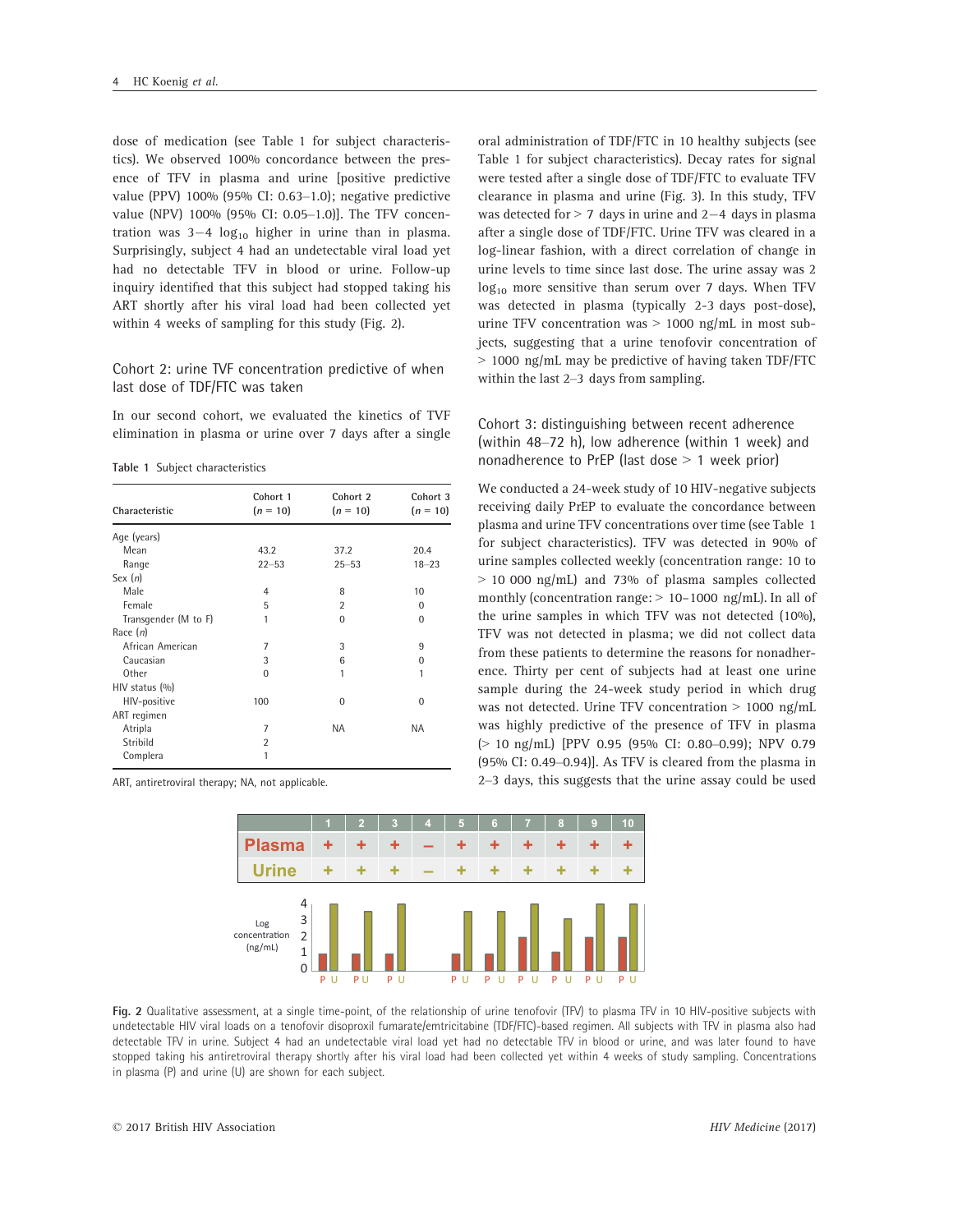

Fig. 3 Measurement of tenofovir (TFV) clearance in plasma and urine over 7 days in 10 HIV-negative subjects who received a single dose of tenofovir disoproxil fumarate/emtricitabine (TDF/FTC). After one dose of TDF/FTC had been taken, tenofovir (TFV) was measurable in plasma for up to 4 days, and in urine for at least 7 days. TFV concentration decays in a log-linear fashion. When TFV was detected in plasma (up to 3 days post-dose), urine TFV concentration was > 1000 ng/mL in almost all subjects. TFV, tenofovir concentration.

to distinguish between recent adherence, as defined by a dose of TDF within  $48-72$  h ( $> 1000$  ng/mL), low adherence as defined by last dose within the past week but not within the past 72 hours (10–1000 ng/mL), and nonadherence, defined as last dose more than 1 week prior  $\approx 10 \text{ ng/mL}$ .

## Acceptable to young men of colour who have sex with men

The acceptability of the assay was assessed in cohort 3 before and after the 6-month study period using a Likert scale from 1 to 6, where 1 is lowest and 6 is highest acceptability. Subjects were satisfied with the urine test as a means of monitoring adherence (mean before 5.7; after 5.6), with the side effects of urine testing (mean before 4.3; after 4.8), and with the demands of weekly testing (mean before 5.6; after 5.8). Subjects found it to be convenient (mean before 5.6; after 5.5) and were satisfied with their understanding of the importance of the test (mean before 5.8; after 5.9). They would recommend urine testing to others on PrEP (mean before 4.7; after 6.0) and would be interested in continuing urine testing after the study (mean before 5.9; after 5.8). The acceptability of the urine test in comparison to plasma testing was not assessed.

## **Discussion**

In this proof-of-concept study, we demonstrate that a semiquantitative urine assay that measures TFV concentration could be used as an innovative noninvasive strategy to monitor real-time recent adherence to PrEP. Results of urine testing are available within 1 week, approximately the same turnaround time as viral load testing for HIV-positive patients, and there are no special processing requirements for urine samples after collection. Recent temperature stability studies demonstrate that samples are stable at room temperature for up to 14 days (data not shown). The urine assay is highly acceptable among yMSMc, provides high sensitivity and specificity relative to plasma TFV, predicts the approximate time when the last dose of TDF/FTC was taken, and can distinguish between low, medium and high adherence to PrEP. The urine TFV assay may also be easier to implement clinically as a consequence of its expected ease of use (no specific laboratory processing or shipping requirements) and cost to collect and process compared with alternative tests. It can also be performed at the same time (and using the same sample of urine) as other urine tests, including urine testing to monitor for nephrotoxicity and sexually transmitted infections.

Patient self-report may be more accurate in some populations than others, and an objective marker of adherence (akin to viral load in HIV-positive patients) could be extremely useful in certain settings. Importantly, urine TFV assessment can quickly provide information about whether someone is taking PrEP at all, and whether drug levels are expected to protect them from HIV infection at the time of testing. While TFV is known to be excreted in the urine, the assay described here represents the first to utilize urine to monitor adherence in the PrEP setting.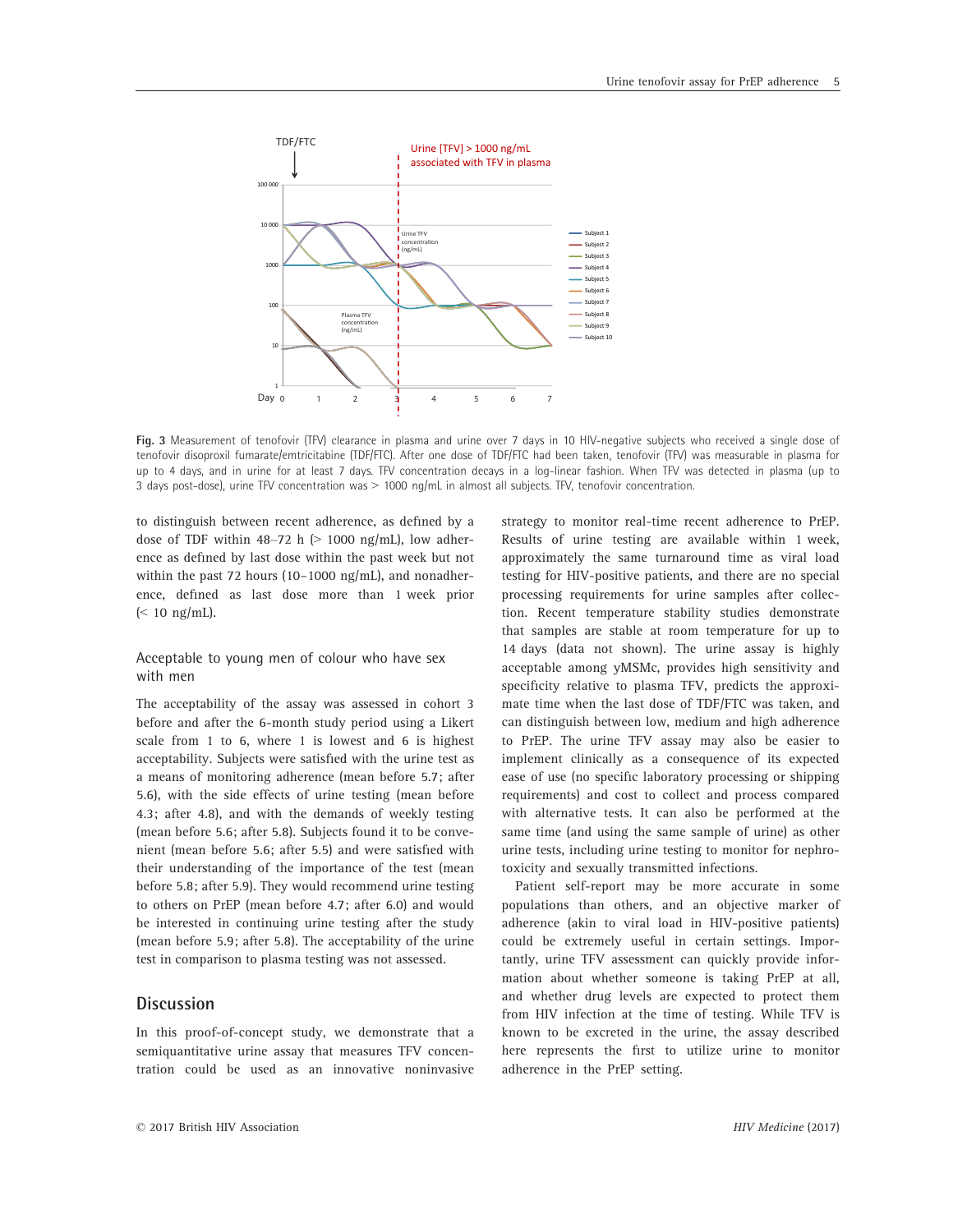Our study also shows that monitoring urine TFV is feasible in a community health environment, which is the place where PrEP will have to be implemented in order to be effective. At our practice, at the present time, more than 50 patients who are receiving PrEP in a study setting are being monitored using urine TFV measurements [29]. This approach allows us to flag clinical records that are identified as indicating that the patient is either not protected (urine TFV concentration < 10 ng/mL) or incompletely protected (urine TFV concentration > 10 or > 100 ng/mL) based on their most recent urine TFV concentrations. This information allows clinicians to focus their efforts on individuals currently on PrEP yet remaining at higher and immediate risk of acquisition of HIV. Results of urine monitoring could be used, much like viral load testing in HIV-positive patients, to engage patients in larger questions of risk awareness and stigma around use of PrEP.

Importantly, we document that clinical implementation of this assay is acceptable to a young high-risk MSM urban population. These results may also act as an impetus to develop additional urine-based assays for future candidate medications considered for PrEP programmes, or to develop a point-of-care derivative of this assay (results available during the clinic visit) that could be used in a variety of clinical settings, particularly at resourcelimited sites.

Our proof-of-concept study is limited by sample size and by not addressing additional variables that might affect urine drug concentration, including urine flow, frequency of bladder emptying, and urinary pH. While these elements are not included in this analysis, this is a first-pass analysis of the reliability of a urine assay in patients taking daily TDF/FTC. However, the high concentrations of TFV in the urine as compared with plasma limit the potential impact of urine volume, if any. Larger studies will be needed to define more accurate thresholds for evaluation of adherence than those provided here. Another limitation of our study is that our sampling addresses the extent of excretion of TFV in a patient who has only taken one dose of TDF/FTC. Futures studies will need to confirm whether the decay rates in urine levels described here are also observed in subjects stopping TDF/FTC after a prolonged adherence period.

Urine TFV assessment can provide information within 1 week about whether someone is taking PrEP at all, and whether someone is taking PrEP well enough to protect them from HIV infection at the time of testing. Future studies should be carried out to develop point-of-care testing and to determine whether utilizing this type of assay to target adherence interventions ultimately improves adherence to PrEP and decreases the risk of HIV infection at the population level.

# Acknowledgements

This work was supported by a grant from the National Institutes of Health, University of Pennsylvania Center for AIDS Research (P30 AI 045008). We would like to extend our sincere gratitude to Dr James Hoxie and Dr Ronald Collman from the University of Pennsylvania Center for AIDS Research for their continuing and invaluable support throughout this work. Finally, we are extremely grateful to the women and men who participated in this trial and to the study staff for their commitment to this project.

Conflicts of interest: HCK has served as a consultant to and has received a research grant from Gilead, the manufacturer of Truvada<sup>TM</sup>.

# References

- 1 Grant RM, Lama JR, Anderson PL et al. , Preexposure chemoprophylaxis for HIV prevention in men who have sex with men. N Engl J Med 2010; 363: 2587-2599.
- 2 Baeten JM, Donnell D, Ndase P et al. Antiretroviral prophylaxis for HIV prevention in heterosexual men and women. N Engl J Med 2012; 367: 399–410.
- 3 Anderson PL, Glidden DV, Liu A et al. Emtricitabinetenofovir concentrations and pre-exposure prophylaxis efficacy in men who have sex with men. Sci Transl Med 2012; 4: 151ra125.
- 4 Preexposure prophylaxis for the prevention of HIV infection in the united states – 2014 clinical practice guideline [homepage on the Internet]. 2014. Available at http:// www.cdc.gov/hiv/pdf/prepguidelines2014.pdf (accessed 01 October 2016).
- 5 World Health Organization. Consolidated Guidelines on HIV Prevention, Diagnosis, Treatment and Care for Key Populations. Geneva, Switzerland, World Health Organization, 2014.
- 6 Marrazzo JM, Ramjee G, Richardson BA et al. Tenofovirbased preexposure prophylaxis for HIV infection among african women. N Engl J Med 2015; 372: 509–518.
- 7 Van Damme L, Corneli A, Ahmed K et al. Preexposure prophylaxis for HIV infection among african women. N Engl J Med 2012; 367: 411–422.
- 8 Hosek S, Siberry G, Bell M et al. The acceptability and feasibility of an HIV pre-exposure prophylaxis (PrEP) trial with young men who have sex with men (YMSM). J Acquir Immune Defic Syndr 2012; 62: 447–456.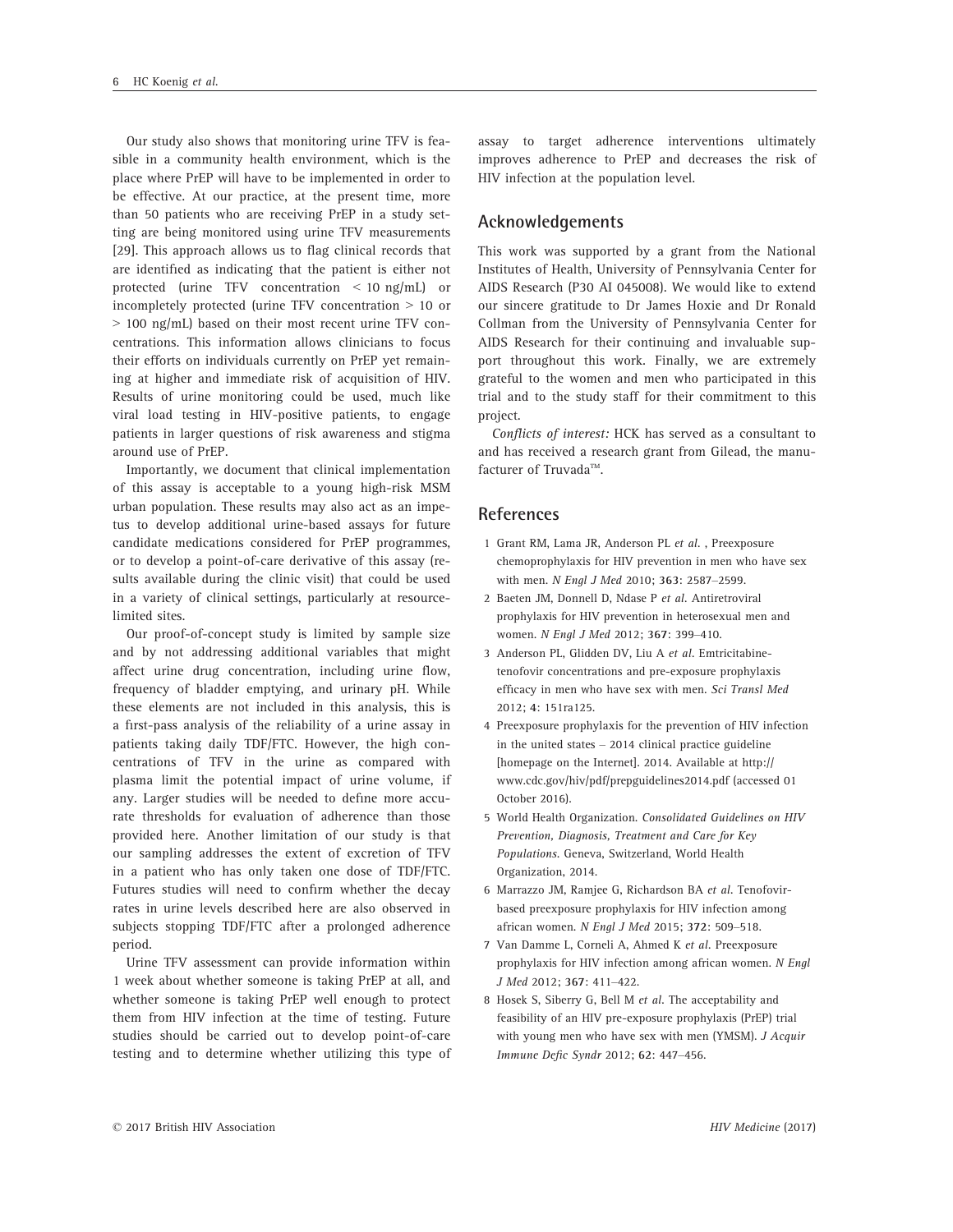- 9 Brunen S, Sommerlad D, Hiemke C. Medication adherence determined by therapeutic drug monitoring in psychiatric outpatients with co-morbid substance abuse disorders. Pharmacopsychiatry 2011; 21: A5.
- 10 Brunen S, Vincent PD, Baumann P, Hiemke C, Havemann-Reinecke U. Therapeutic drug monitoring for drugs used in the treatment of substance-related disorders: literature review using a therapeutic drug monitoring appropriateness rating scale. Ther Drug Monit 2011; 33: 561–572.
- 11 Hiemke C. Clinical utility of drug measurement and pharmacokinetics: therapeutic drug monitoring in psychiatry. Eur J Clin Pharmacol 2008; 64: 159–166.
- 12 Brinker S, Pandey A, Ayers C et al. Therapeutic drug monitoring facilitates blood pressure control in resistant hypertension. J Am Coll Cardiol 2014; 63: 834–835.
- 13 Bonner K, Mezochow A, Roberts T, Ford N, Cohn J. Viral load monitoring as a tool to reinforce adherence: a systematic review. J Acquir Immune Defic Syndr 2013; 64: 74–78.
- 14 Kirby K. Bidding on the future: evidence against normative discounting of delayed rewards. J Exp Psychol 1997; 126: 54–70.
- 15 Robbins R, Gouse H, Warne P et al. Feasibility and acceptability of hair- and dried blood spot- derived ARV biomarkers as objective measures of treatment adherence in South Africa. IAPAC 10th International Conference on HIV Treatment and Prevention Adherence, Miami, Florida. June 28-30. Abstract #210.
- 16 Olds PK, Kiwanuka JP, Nansera D et al. Assessment of HIV antiretroviral therapy adherence by measuring drug concentrations in hair among children in rural uganda. AIDS Care 2015; 27: 327–332.
- 17 Hawkins T, Veikley W, St Claire RL 3rd, Guyer B, Clark N, Kearney BP. Intracellular pharmacokinetics of tenofovir diphosphate, carbovir triphosphate, and lamivudine triphosphate in patients receiving triple-nucleoside regimens. J Acquir Immune Defic Syndr 2005; 39: 406–411.
- 18 Zheng JH, Rower C, McAllister K et al. Application of an intracellular assay for determination of tenofovirdiphosphate and emtricitabine-triphosphate from erythrocytes using dried blood spots. J Pharm Biomed Anal 2016; 122: 16–20.
- 19 Liu AY, Yang Q, Huang Y et al. Strong relationship between oral dose and tenofovir hair levels in a randomized trial: hair

as a potential adherence measure for pre-exposure prophylaxis (PrEP). PLoS One 2014; 9: e83736.

- 20 Zheng JH, Guida LA, Rower C et al. Quantitation of tenofovir and emtricitabine in dried blood spots (DBS) with LC-MS/MS. J Pharm Biomed Anal 2014; 88: 144–151.
- 21 Castillo-Mancilla JR, Bushman LR, Meditz A et al. Emtricitabine-triphosphate in dried blood spots (DBS) as a marker of recent dosing. Presented at the Conference on Retroviruses and Opportunistic Infections (CROI), Boston, MA. February, 2015.
- 22 Molina JM, Capitant C, Spire B et al. On-demand preexposure prophylaxis in men at high risk for HIV-1 infection. N Engl J Med 2015; 373: 2237–2246.
- 23 Haberer JE. Current concepts for PrEP adherence in the PrEP revolution: from clinical trials to routine practice. Curr Opin HIV AIDS 2016; 11: 10–17.
- 24 Haberer JE, Bangsberg DR, Baeten JM et al. Defining success with HIV pre-exposure prophylaxis: a prevention-effective adherence paradigm. AIDS 2015; 29: 1277–1285.
- 25 McCormack S, Dunn DT, Desai M et al. Pre-exposure prophylaxis to prevent the acquisition of HIV-1 infection (PROUD): effectiveness results from the pilot phase of a pragmatic open-label randomised trial. Lancet 2016; 387: 53–60.
- 26 Kowalczyk Mullins TL, Braverman PK, Dorn LD, Kollar LM, Kahn JA. Adolescent preferences for human immunodeficiency virus testing methods and impact of rapid tests on receipt of results. J Adolesc Health 2010; 46: 162– 168.
- 27 Nirogi R, Bhyrapuneni G, Kandikere V et al. Simultaneous quantification of a non-nucleoside reverse transcriptase inhibitor efavirenz, a nucleoside reverse transcriptase inhibitor emtricitabine and a nucleotide reverse transcriptase inhibitor tenofovir in plasma by liquid chromatography positive ion electrospray tandem mass spectrometry. Biomed Chromatogr 2009; 23: 371–381.
- 28 Delahunty T, Bushman L, Fletcher CV. Sensitive assay for determining plasma tenofovir concentrations by LC/MS/MS. J Chromatogr B Analyt Technol Biomed Life Sci 2006; 830: 6–12.
- 29 Koenig HC, Lalley-Chareczko L, Sima J et al. Prospective use of urine tenofovir assay to monitor adherence to PrEP. Presented at the International Association of Providers of AIDS Care (IAPAC) conference Adherence 2016, Fort Lauderdale, FL. May 9–11, 2016.